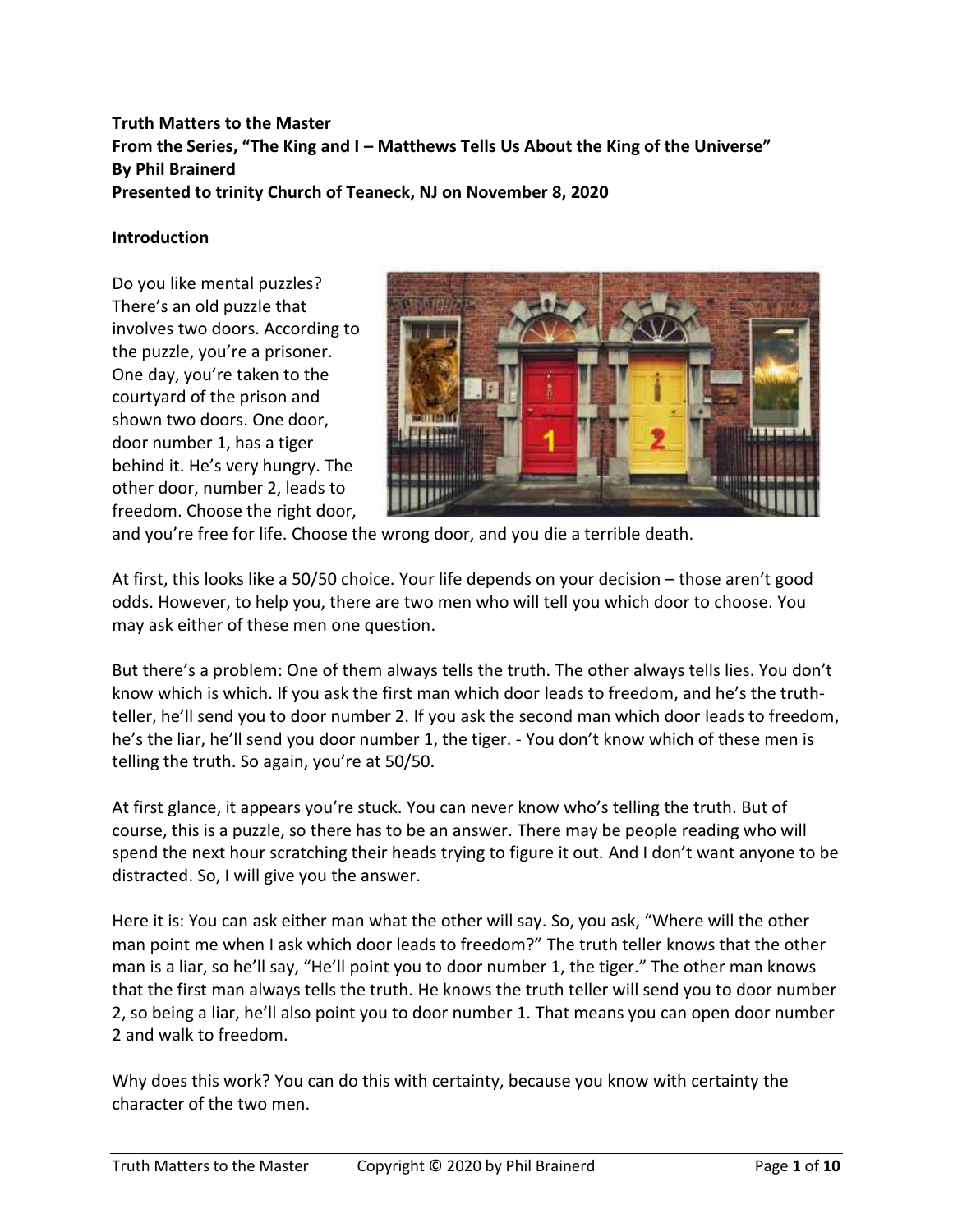Why are we opening our discussion with this puzzle? Because sometimes, it's very important to know that some people can be depended upon to tell the truth. It's also important to know that some people always lie.

Let's read today's passage:

33 "Again, you have heard that it was said to the people long ago, 'Do not break your oath, but fulfill to the Lord the vows you have made.' 34 But I tell you, do not swear an oath at all: either by heaven, for it is God's throne; 35 or by the earth, for it is his footstool; or by Jerusalem, for it is the city of the Great King. 36 And do not swear by your head, for you cannot make even one hair white or black. 37 All you need to say is simply 'Yes' or 'No'; anything beyond this comes from the evil one. (Matthew 5:33-37)

Today, the stated topic that Jesus brings before his disciples is the busines of taking an oath.

Recall how we're looking at these topics. Something is important to the Master. He tells us that it has come under attack. We look at:

- How it has come under attacked in the past.
- How it was attacked in Jesus' day
- How it is under attack today.

Let's dig in.

#### **I. What has come under attack?**

Again, you have heard that it was said to the people long ago, 'Do not break your oath, but fulfill to the Lord the vows you have made. (Matthew 5:33)

As we said, Jesus wants to talk about the business of taking an oath. Let's ask: Why would anyone want to take an oath? Well, because an oath is a way of making sure that someone is telling the truth. An oath is thought to guarantee that someone is being honest with you. If you say you're going to do something, and you add an oath, you're going to do what you say, supposedly.

This sounds great, but why do we need this? Why do we need an oath? We need oaths, or we think we need oaths, because *Truth* has come under attack. Let's find out how.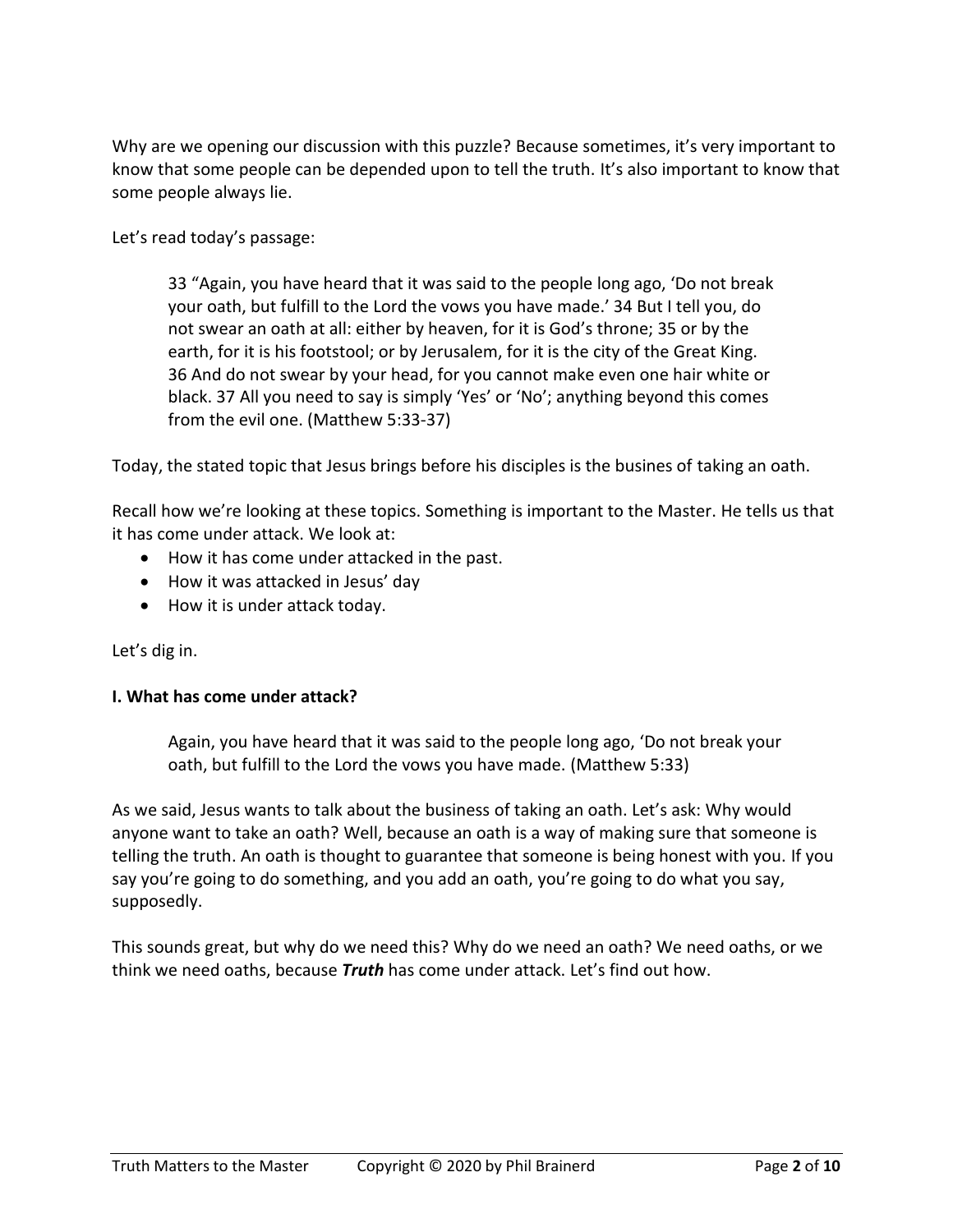### **A. Truth came under attack in the Garden.**

Truth first came under attack in the Garden of Eden. We've been there many times together, so I won't retell the story. If you go to Genesis 1, you know that God created the heavens and the earth. He then gave the earth to Adam and Eve. Adam and Eve were given both he privilege and the responsibility to rule the planet. They started in the beautiful garden of Eden. They were surrounded there by every evidence that God was loving and generous.

Then, the Serpent, or Satan. For those of you who remember the story: Did the serpent come into the garden as a terrifying monster? Did he come with lightning and thunder and storms and earthquakes to scare poor Adam and Eve? Did he come with terrible weapons? Did he come waving a fiery sword?

No. He came with words. Nothing else. Just words. But these were not just any words - These were lies.

I'm going to give you my definition of a lie:

Lie: A lie is when someone misrepresents reality for the purpose of deceiving people.

Here's an important note: *The Satan is a really good liar.* In our opening illustration, we said it's helpful to know that someone is a liar. That's Satan. Here's what Jesus said about Satan:

He was a murderer from the beginning, not holding to the truth, for there is no truth in him. When he lies, he speaks his native language, for he is a liar and the father of lies. (John 8:44-45)

Satan is such a good liar, that he was able to make paradise look like a prison. He was able to convince Adam and Eve that the God who had just given them paradise wasn't to be trusted. And so, Adam and Eve fell into sin. Through them sin entered the human race.

It's important to understand this: *Because of this, we are all born in sin.*

Surely I was sinful at birth, sinful from the time my mother conceived me. (Psalm 51:5)

One way to look at this is to say that we are infected with sin. We're born with it – there's no escaping it.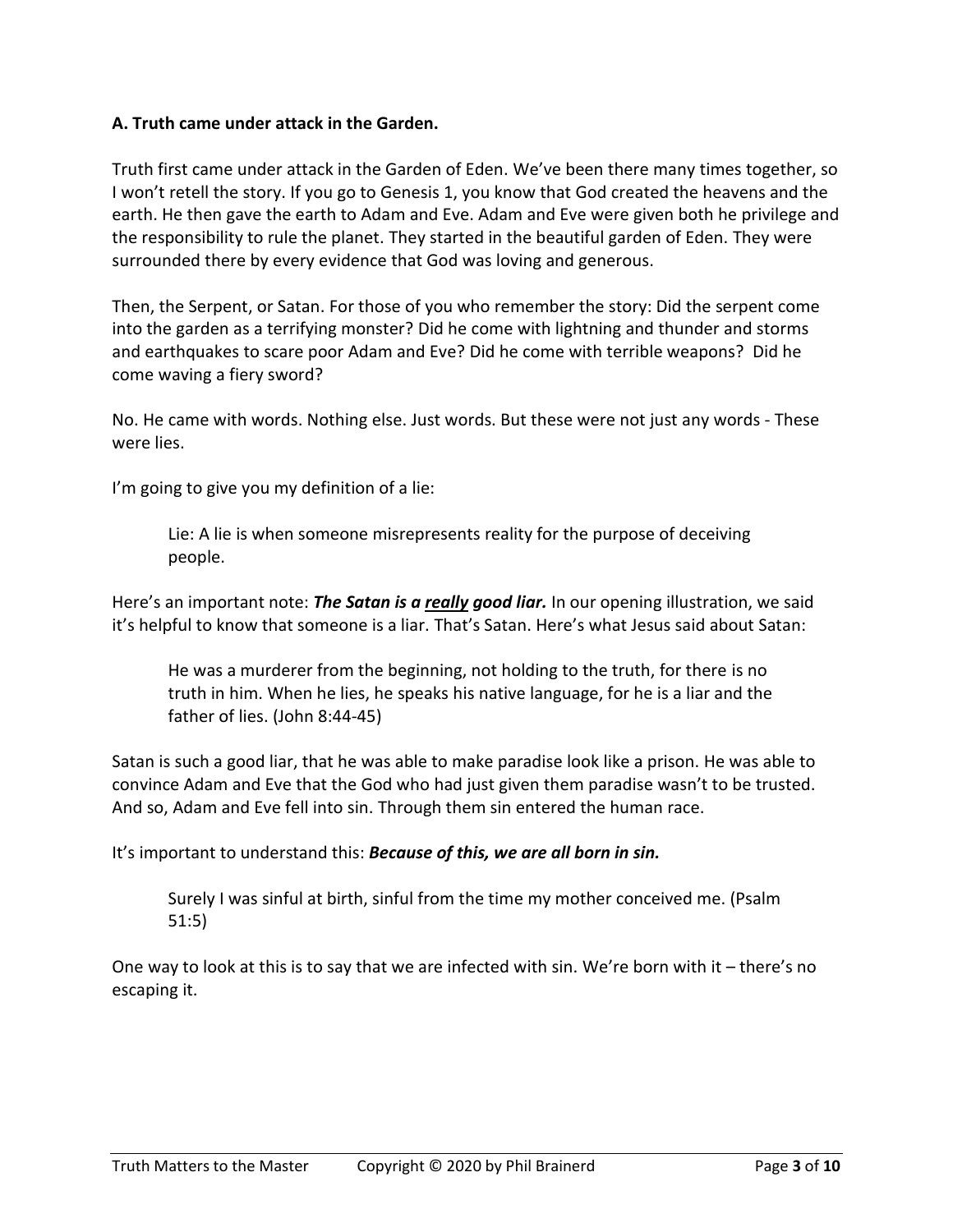One of the effects of sin is that it causes us to lie. In the book of Romans, the Apostle Paul describes the condition of the whole human race:

9 What shall we conclude then? Do we have any advantage? Not at all! For we have already made the charge that Jews and Gentiles alike are all under the power of sin. (Romans 3:9

So, Paul says, everyone, the whole world, including him, is stained with sin. We all, Paul says, are under its power. That means you and I both start our lives under the power of sin. What effect does this have on us? Let's read on.

> 10 As it is written: "There is no one righteous, not even one; 11 there is no one who understands; there is no one who seeks God. 12 All have turned away, they have together become worthless; there is no one who does good, not even one." 13 "Their throats are open graves; their tongues practice deceit." (Romans 3:10-13)

I once heard a comedian tell a story about his daughter. She was just to the point where she could walk and push things around. On a counter in the kitchen was a cookie jar. Cookies were only given out when Mom or Dad felt there was a good reason. One day, this Dad walked into the kitchen and found that his daughter had pushed a chair up to the counter. She climbed up on the counter and opened the cookie jar. She had just pulled out a cookie when he caught her. He looked at her and asked, "What are you doing?" The little girl looked stunned for a second, but she regained her composure. She turned, held the cookie towards him and said, "I was getting this for you."

After telling the story, the comedian asked, "Who teaches children to lie?" The answer: No one has to teach children to lie. All humans are born in sin, and sin manifests itself in the telling of lies - And it manifests itself early.

So, we all start out under the power of sin. One of the ways that sin manifests itself is in lying.

# **B. Truth has come under attack even by otherwise faithful people.**

This has shown itself to be true even in people of faith. Even faithful people can fall into the sin of attacking truth. One example of that is the man called Abraham. Let's discuss that.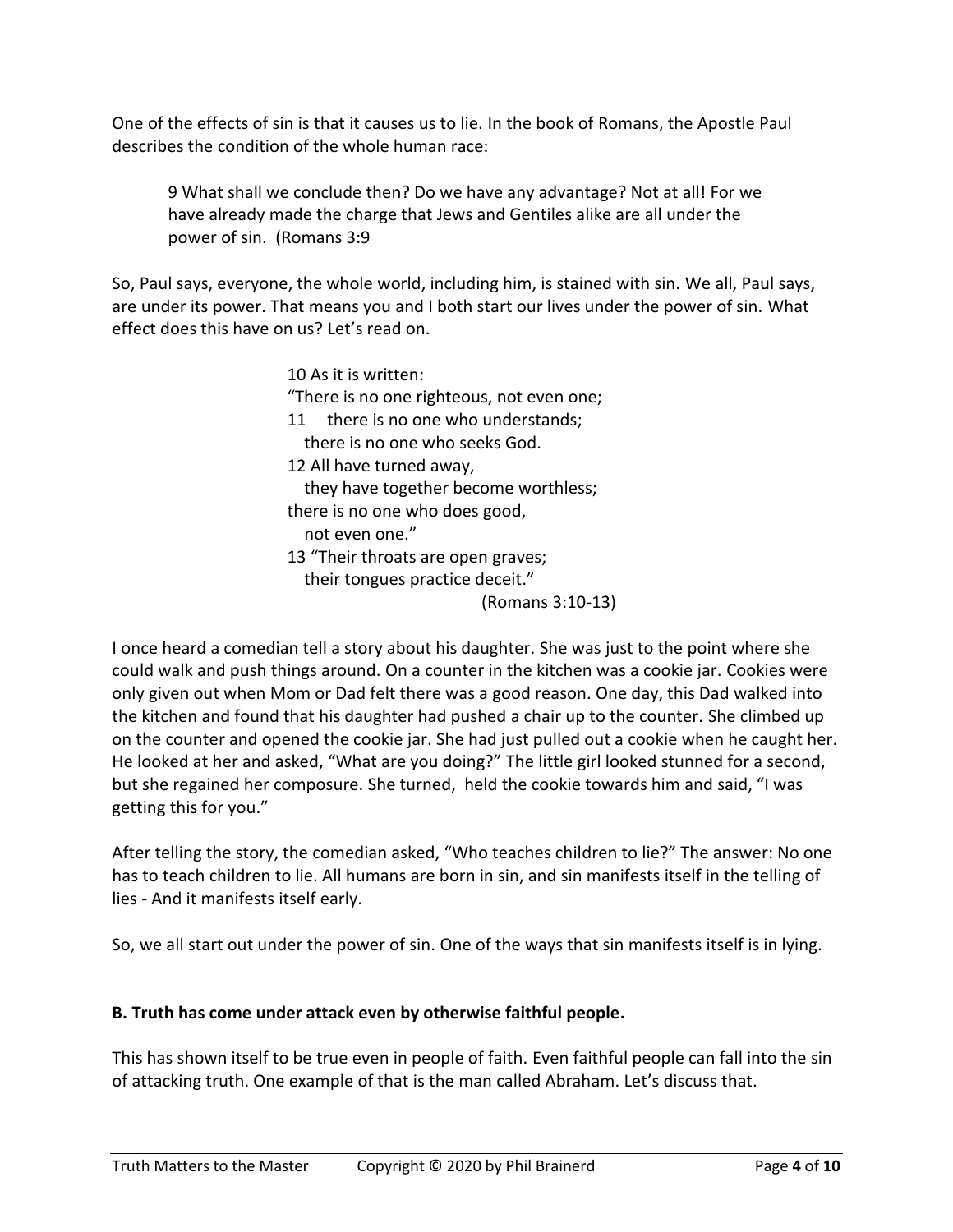Abraham, the father of the Hebrew people, started his life in what we know today as the nation of Iraq. He was called by God to take possession of a promised land. The land eventually became known as Israel.

Abraham started in a place of safety, comfort, and prosperity. God called him to take a great risk and leave all of that. Abraham started with faith and followed God's call. But along the way, something went wrong. Abraham arrived in the land, but soon after a famine broke out. He decided to go down to Egypt for a while.

Here's what he did while he was there:

10 Now there was a famine in the land, and Abram went down to Egypt to live there for a while because the famine was severe. 11 As he was about to enter Egypt, he said to his wife Sarai, "I know what a beautiful woman you are. 12 When the Egyptians see you, they will say, 'This is his wife.' Then they will kill me but will let you live. 13 Say you are my sister, so that I will be treated well for your sake and my life will be spared because of you." (Genesis 12:10-13)

Abraham was afraid. Did he trust God for protection? No! He decided to tell a big whopping lie. And he asked his wife to participate.

## What was the result of this?

14 When Abram came to Egypt, the Egyptians saw that Sarai was a very beautiful woman. 15 And when Pharaoh's officials saw her, they praised her to Pharaoh, and she was taken into his palace. 16 He treated Abram well for her sake, and Abram acquired sheep and cattle, male and female donkeys, male and female servants, and camels. (vs. 14-16)

At the start, this appeared to work. That's why it's so tempting to lie. Even people of faith can be sucked into this sin.

We won't read the whole story, but eventually things went bad. Pharaoh found out about the lie and wound up kicking Abraham and his whole family out of Egypt. Abraham was fortunate that God protected him. The Pharaoh could have done much worse.

## **C. Lying Results in the need for oaths.**

Everyone has experienced the problem of lying. Sadly, everyone has lied about something at some point in their life. Because this is so common to the human experience, we have come up with something to help: Taking an oath.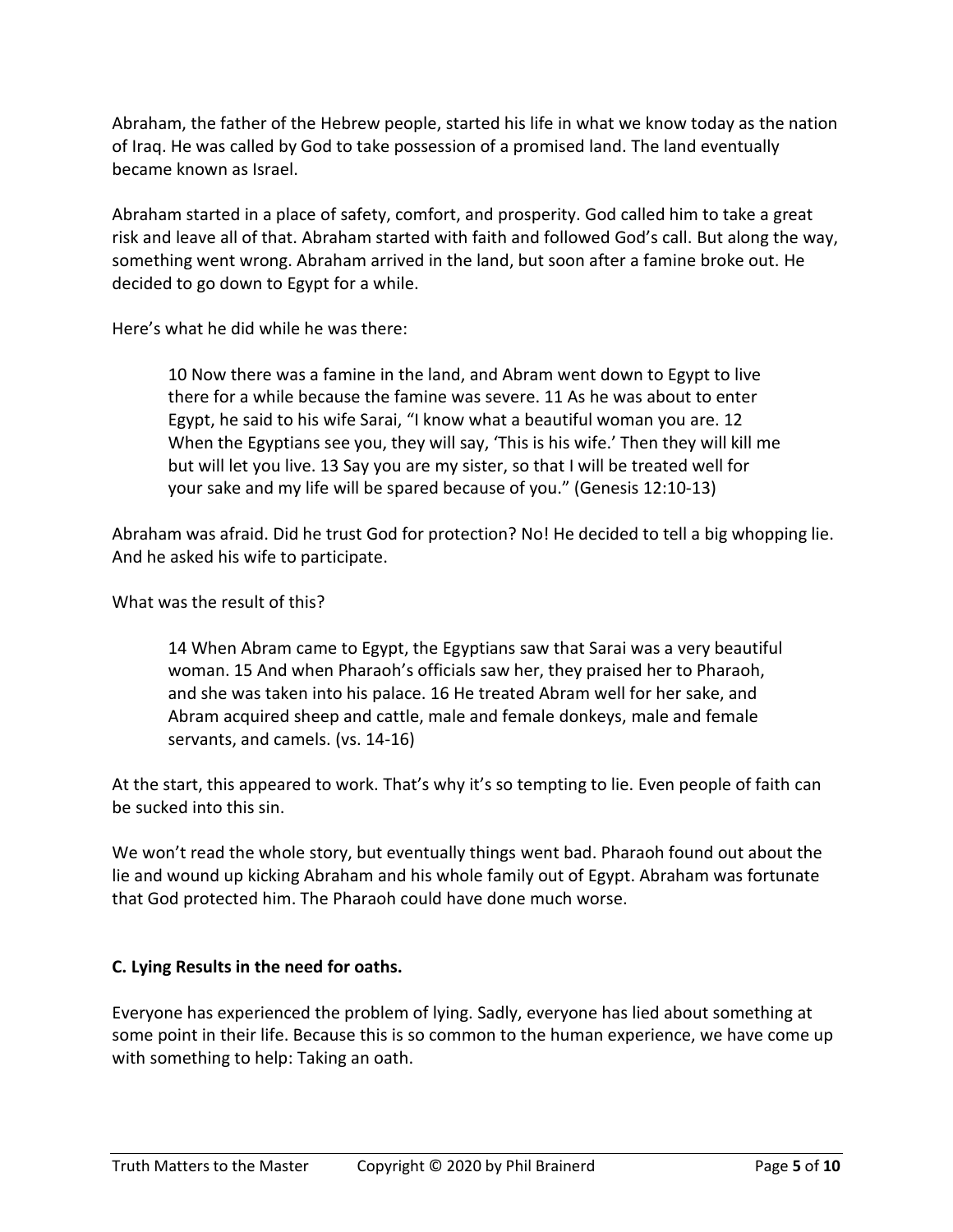There are at least 3 reasons why we take an oath:

1) We don't trust people in general, so we require it for special things. For example, when we need information in a trial, we make people take an oath: "Do you swear to tell the truth, the whole truth, and nothing but the truth?" When I was young, they would add, "So help you God?"

2) We intend to do what we say, and we want people to know that we're serious. More about this one later.

3) (This one is sad) Some people take an oath when they don't really intend to be honest. Taking the oath makes is look like they're serious. More about that one later, too.

Why is God concerned about lying?

### **D. The Reason God is concerned about this attack**

The story of Abraham is important because it represents a turning point in human history. God chose Abraham to represent him before all the nations of the world. This is important: He didn't choose Abraham because Abraham was perfect. Abraham was sinful. That manifested itself in lies and other sins. Because Abraham was sinful, God used him to show us some things. One of those things is an attribute of God. Here it is: *God is True.*

Listen to what the apostle John wrote: "Whoever receives his testimony sets his seal to this, that God is true. (John 3:33)" Here's what Jesus said: "I am the way and the truth and the life. (John 14:6)"

God demonstrated this one day in the life of Abraham. God made a promise to Abraham that he would watch over him and his descendants forever. In those days, when great leaders made promises to each other, they would take an oath and add symbols. Some of these were serious and dark. One thing that could be done was take animals, kill them, and cut them into pieces. The leaders would then both walk between the pieces. This said, "if I break the oath, may what happened to these animals happen to me."

God didn't need to take an oath when he made this promise to Abraham. Recall though that sometimes people take an oath because they want people to know how serious they are. God wanted to do this, so he was willing to walk between the pieces of the animals. So, God instructed Abraham to take animals and prepare them the way I just described.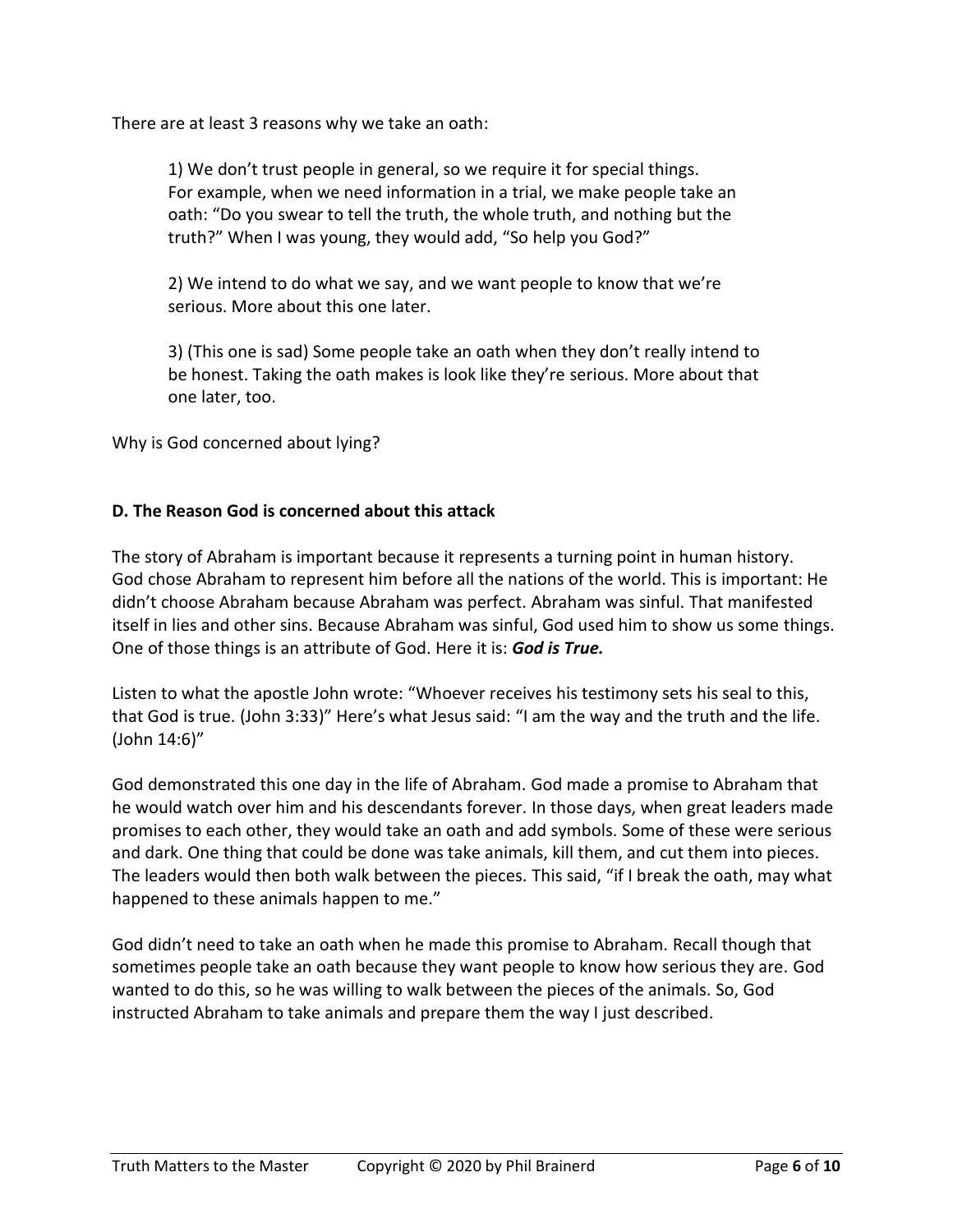Normally, both leaders would walk through the pieces. There was a problem here. Abraham was sinful. God knew that he would never be able to hold his end of the bargain. So, after Abraham arranges the pieces, here's what God did.

As the sun was going down, a deep sleep fell on Abram. And behold, dreadful and great darkness fell upon him. (Genesis 15:22)

God put Abraham to sleep. Here's what God did next:

17 When the sun had set and darkness had fallen, a smoking firepot with a blazing torch appeared and passed between the pieces. 18 On that day the Lord made a covenant with Abram and said, "To your descendants I give this land, (Genesis 15:17-18)

Because Abraham was sinful, God took the oath himself. There was nothing Abraham needed to do to secure this gift. It was all from God, and God alone. Theologians call this the great Abrahamic Covenant. It is to be secure through all time. Only God is required to fulfill oath he took.

So, we have learned that the truth has come under attack. It came under attack in the Garden. It has come under attack by all humans, because all are born in sin. It has even come under attack by people who are considered great people of faith, because no human is perfect.

Why is God concerned about attacks on truth? Because he is true.

In our series, remember that God wants to offer wonderful and perfect gifts. Among them, he wants us to be like him.

So, how did the truth come under attack in the days of Jesus? Let's read again:

## **II. Truth comes under attack in the days of Jesus**

Again, you have heard that it was said to the people long ago, 'Do not break your oath, but fulfill to the Lord the vows you have made.' (Matthew 5:33)

Recall that there are several reasons for taking an oath. One was distrust. The second was a desire to show people that you were serious about something. As we've learned, God did that himself. Because of this, there were statements in the Law making provision for different kinds of oaths. Here's one example: "It is the Lord your God you shall fear. Him you shall serve and by his name you shall swear. (Deuteronomy 6:13)" So it was permissible to take an oath, but you were to only do it in the name of the Lord. The phrase that Jesus gave was a summary of several different such statements.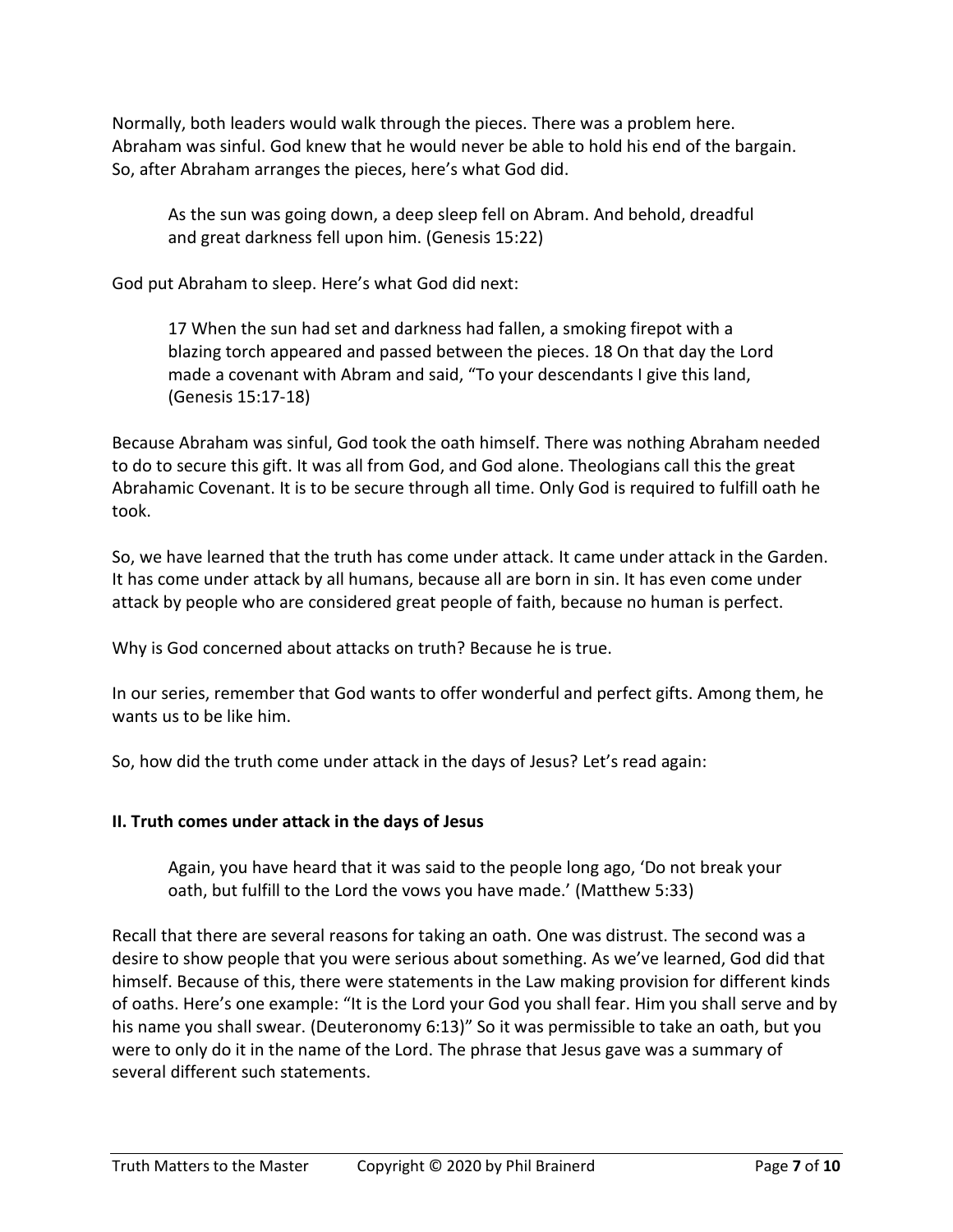But something happened over the years since those statements were first given. Something bad. Let's read on.

34 But I tell you, do not swear an oath at all: either by heaven, for it is God's throne; 35 or by the earth, for it is his footstool; or by Jerusalem, for it is the city of the Great King. 36 And do not swear by your head, for you cannot make even one hair white or black. (Matthew 5:34)

In the days of Jesus, people were making oaths in things other than the name of the Lord. Why would they do that? Well, remember the third reason for giving an oath? Some people take an oath because they've made a commitment, and they don't fully intend to carry it out. I say "fully intend" because sometimes people intend at first to fulfill a commitment, but when things get hard they easily give up. In other words, those commitments aren't serious.

If you swear in the name of God, that's serious. You had better come through on your commitment. But to make to make less-than-serious commitments sound serious, people came up with all kinds of different things.

Imagine that someone makes a commitment to you. You ask, "are you serious?" They reply, "I swear by heaven!" That sounds serious. But it's not the name of the Lord, so the person making the promise doesn't really need to follow through. This is an excuse to be something less than honest and committed.

Or they might say, "I swear by the earth that I stand on." "I swear by the great city of Jerusalem". "I swear by my head". That all sounds serious, but in reality, the person who swears by these things wasn't fully committed to acting on what they said.

This was deeply offensive to God. He is true, and he loves truth.

To all of this, Jesus points people back to the real standard. If you going to make a commitment, it is to be made in the name of the Lord. Don't claim the name of heaven, because that's where God sits on his throne. He created the earth – it belongs to him. Jerusalem wasn't just a great city, it was the city of God. And who made your head? You head and everything else about you was made by God.

All you need to say is simply 'Yes' or 'No'; anything beyond this comes from the evil one. (Matthew 5:37)

Jesus was in essence saying, "God is truth. If you want to be a disciple, you must love the truth. You must hate lies." So either say, "yes" when asked to do something or have the courage to say "no", if you think you can't do it. Anything else comes from guess where? The evil one – the father of lies. Jesus warns us to avoid being like him.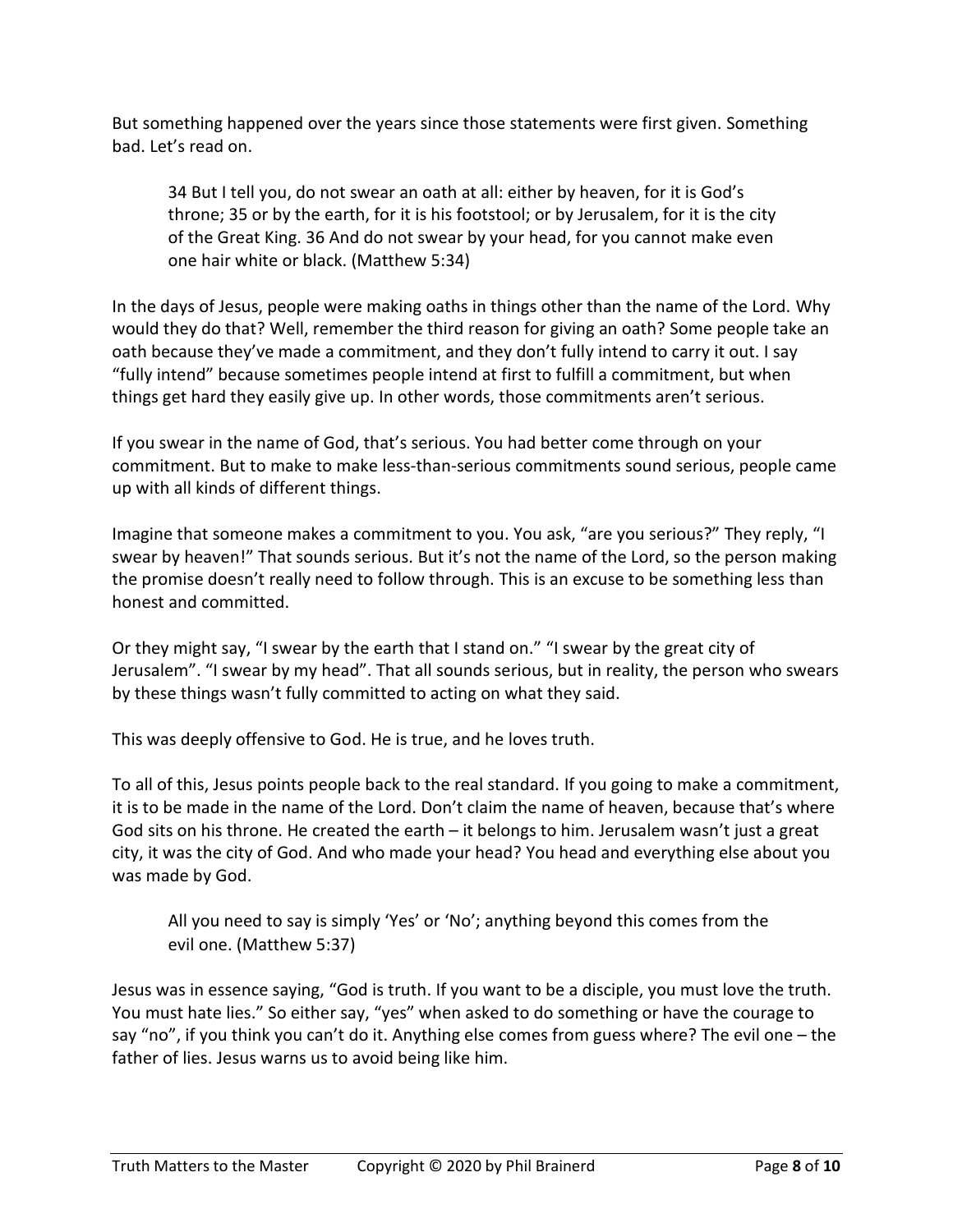A quick note: As we said, the Law made provision for oaths. Jesus has a way of stating things firmly, but he's not overriding the Law of Moses. In fact, God on more than one occasion took an oath to demonstrate how serious he was. So, Jesus isn't saying you should never take an oath. Rather, Jesus is saying don't take a frivolous oath. Don't make a promise when you don't fully intend to keep it. So, if you have to go on a witness stand, it's permissible to take an oath.

## **IV. Truth is Under attack today.**

How is truth under attack today? Well, the same sinful people that populated the world when the Scripture were written are still around today. So guess what? Lies are all around us. It's hard to know where to start. So let's start with the most Biblical starting place: *Ourselves.*

Let me give just one example. A while back, a friend of mine dropped off some clothing at a charity. He put the clothes into a couple of bags. When you do this, a lot of charities will give you a receipt. That way, you can take the donation off your taxes.

On this day, the worker who receives the bags was in a hurry, so they gave my friend a blank receipt and told them to fill it in himself. My friend found himself tempted. Instead of a couple of bags, he could have written in ten - Or more. He also could have added more expensive items. No one would have known. If he did that, he could have taken a much bigger write-off.

But my friend is a Christian. The IRS might not have known, but God would. To my friend, that's all that mattered. So, he wrote on the receipt, "two bags of clothing".

We've said that much of what Jesus said was already stated. In this case, the standard is given in a song sung by many Hebrew people when they worshipped at the synagogue.

- 1 Lord, who may dwell in your sacred tent? Who may live on your holy mountain?
- 2 The one whose walk is blameless, who does what is righteous, who speaks the truth from their heart;
- 3 whose tongue utters no slander, who does no wrong to a neighbor, and casts no slur on others;
- 4 who despises a vile person but honors those who fear the Lord; who keeps an oath even when it hurts, and does not change their mind;

(Psalm 15)